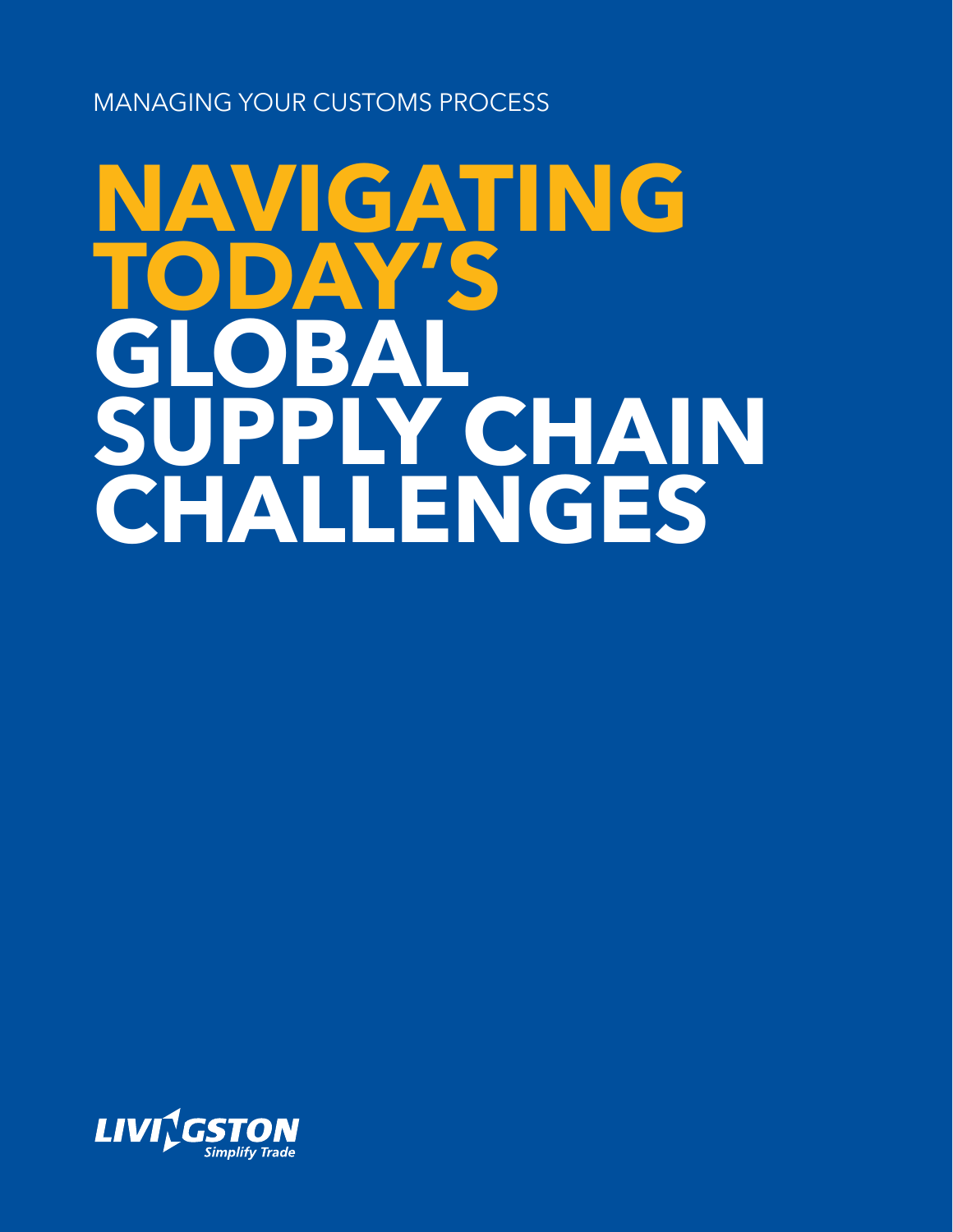#### **Managing your Customs Process**

# **Navigating today's global supply chain challenges**

Your business didn't get to where it is without a strong supply chain operation. As your business evolves, so does the complexity of that supply chain. Enterprises today source goods worldwide and deliver them to partners and clients on multiple continents, but taking your goods into international markets comes with a wide range of challenges.

Faced with complex sourcing decisions, evolving global trade regulations, balancing compliance with business needs and more, many businesses – even those with experienced supply chain teams – are finding that the global marketplace presents challenges they're not prepared for.

We've identified four of those challenges below.

### <sup>1</sup> **Trade compliance resources stretched thin due to increased international shipping volumes**

Considering the severity of penalties and business restrictions for trade regulation violations, your trade compliance department now plays a critical role in the supply chain. But can they keep up with the pace as your shipments – and your business – grow? Even if you have a great compliance team at one location, you might have a gap in your customs and trade skills at another. Without automated solutions and the help of supply chain solution providers, you could be opening up your business to unnecessary risk.

## <sup>2</sup> **Achieving consistency in international supply chain operations**

As your business expands internationally, particularly as you acquire other operations or expand into new markets, you can quickly be faced with decentralized trade practices. Without consistent standard operating procedures, you can't

Learn **four critical global supply chain challenges** facing international companies today.



benefit from repeatable, measureable results, and that can lead to compliance breakdowns throughout your supply chain.

#### <sup>3</sup> **Cross-border shipment breakdowns**

You've developed a diverse product portfolio to meet the needs of your clients, including those in different countries. But with so many products moving in and out of multiple countries, it can be easy to miss important compliance details – such as the latest regionally applicable classification and licensing information for your goods. And even one compliance mistake can see your shipments stopped at the border, leading to delays that weaken your entire supply chain and negatively impact your bottom line.

## <sup>4</sup> **Keeping up with new technology and modernization initiatives**

Customs authorities around the world have been on a slow and steady march towards electronic systems and automation for years. Modernization has become a real priority for these organizations in recent months, with new generations of automated electronic systems and technology initiatives coming at a rapid pace. Is your